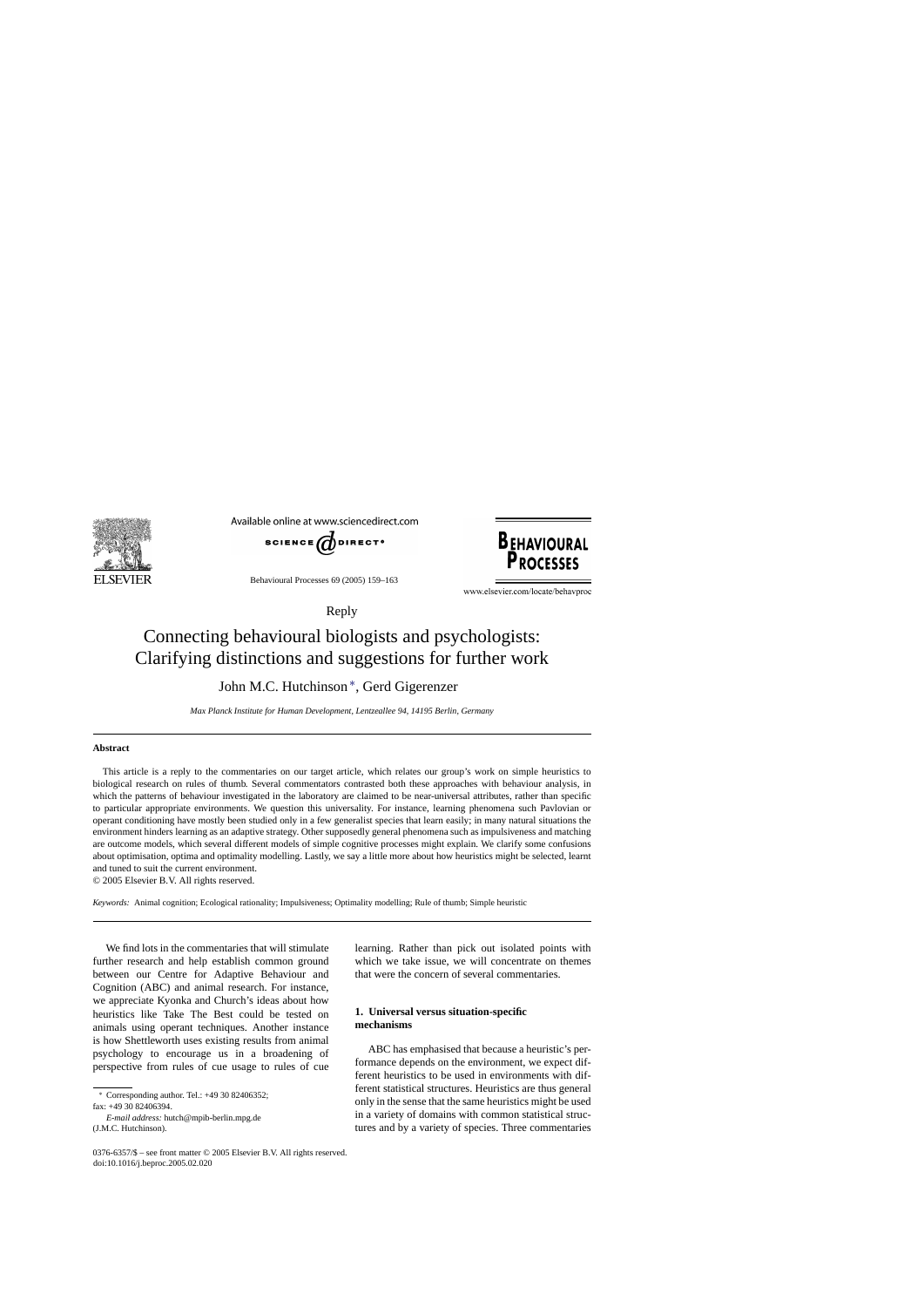(Mazur, Williams, Shettleworth) contrast this with the much more general mechanisms that behaviour analysis has emphasised. Mazur makes claims of universality for certain mechanisms of learning, whereas Williams does admit of limited situation-specific exceptions such as bird song.

If these were indeed universal constraints about how brains work, there would be no problem with heuristics being designed around them; cognitive constraints exist whether or not any are universal. However, we would claim that Mazur and Williams underestimate the exceptions. For instance, not all stimuli-response associations are equally readily learnt, sometimes in ways that make adaptive sense: Shettleworth mentions [Garcia and Koelling's \(1966\)](#page-4-0) work on which cues to toxicity rats can learn. Claims of universality may actually be based on rather few species, and, as Williams mentions, it may be a deliberately biased sample of generalist species that can learn how to use Skinner boxes.

The data are also biased in that learning is inevitably studied in situations where it is easy to learn. In many natural situations individual learning, such as Pavlovian or operant conditioning, is difficult because events are rare, single errors are dangerous, lifetimes are short, or because it is difficult to get immediate feedback about the consequences of a choice. Also complex situations, as Mazur mentions involving "multiple cues and multiple dimensions, and multiple source of uncertainty", make the interpretation of feedback much more difficult than in the simpler well-controlled world of a Skinner box. In some situations, the past may even be an unreliable guide to the future (for instance, with a nonrenewing evenly distributed resource, finding an item should be the stimulus *not* to look there again). In all these situations, individual learning need not be as ecologically rational as alternatives, such as a hardwired response (see Cross and Jackson's discussion of "Darwinian" animals) or, especially in humans, a reliance on social heuristics such as doing what the majority of your peers do [\(Laland, 2001\).](#page-4-0) Thus, whereas Pitts envisages that triage doctors might learn valid cues via a history of differential reinforcement, research actually finds that opportunities for feedback are rare and that doctors instead mostly apply rules taught in medical school ([Gigerenzer, 2002\).](#page-4-0) We would therefore claim that the supposedly universal mechanisms of individual learning are applicable only in particular types of environments, although perhaps these are widespread ones. It may help to connect ABC's work with behaviour analysis by considering that each concentrates on a different region along a continuum between mechanisms that are more and less widely applicable. One lesson of such a perspective for students of learning is that they should establish in what environments individual learning is ecologically rational compared, say, with a hardwired response.

### **2. Outcome versus process models**

Amongst the other supposedly universal laws mentioned by Williams and Mazur, impulsiveness and matching contrast with heuristics in another way: they are descriptions of the behaviour (outcome models or as-if models) rather than models of the cognitive processes that generate the behaviour. Sanabria and Killeen briefly make this distinction and our viewpoint is also consistent with Pitts' doubts that matching is itself an evolved heuristic but rather results from an interaction between a particular evolved susceptibility to stimuli and the environment.

As an illustration, [Thuijsman et al. \(1995\)](#page-4-0) have provided two examples of simple heuristics that would enable a bee to monitor the rewards available from two species of flower and prefer the one producing more nectar. One heuristic is the " $\varepsilon$ -Sampling Strategy": stick with a single species except with some low probability  $\varepsilon$  sample the other species and then switch if the payoff exceeds an average of recent payoffs. The other even simpler heuristic is the "Failures Strategy" in which a bee switches species whenever it has experienced *n* empty flowers in a row. When a bee is studied in isolation both heuristics (and many other learning rules) can produce matching behaviour. Incidentally, although matching in this one-bee environment is not adaptive, the underlying rules are adaptive in that, in a natural environment in which bees are competing with many others, both rules generate an ideal-free distribution in which no bee could do better.

It would be interesting to consider what sorts of simple heuristics might produce impulsiveness and, more specifically, roughly hyperbolic delay-ofreinforcement gradients. Hyperbolic gradients are contrasted with the "rational" expectation of exponential decay ([Read, 2004\).](#page-4-0) Impulsiveness research studies the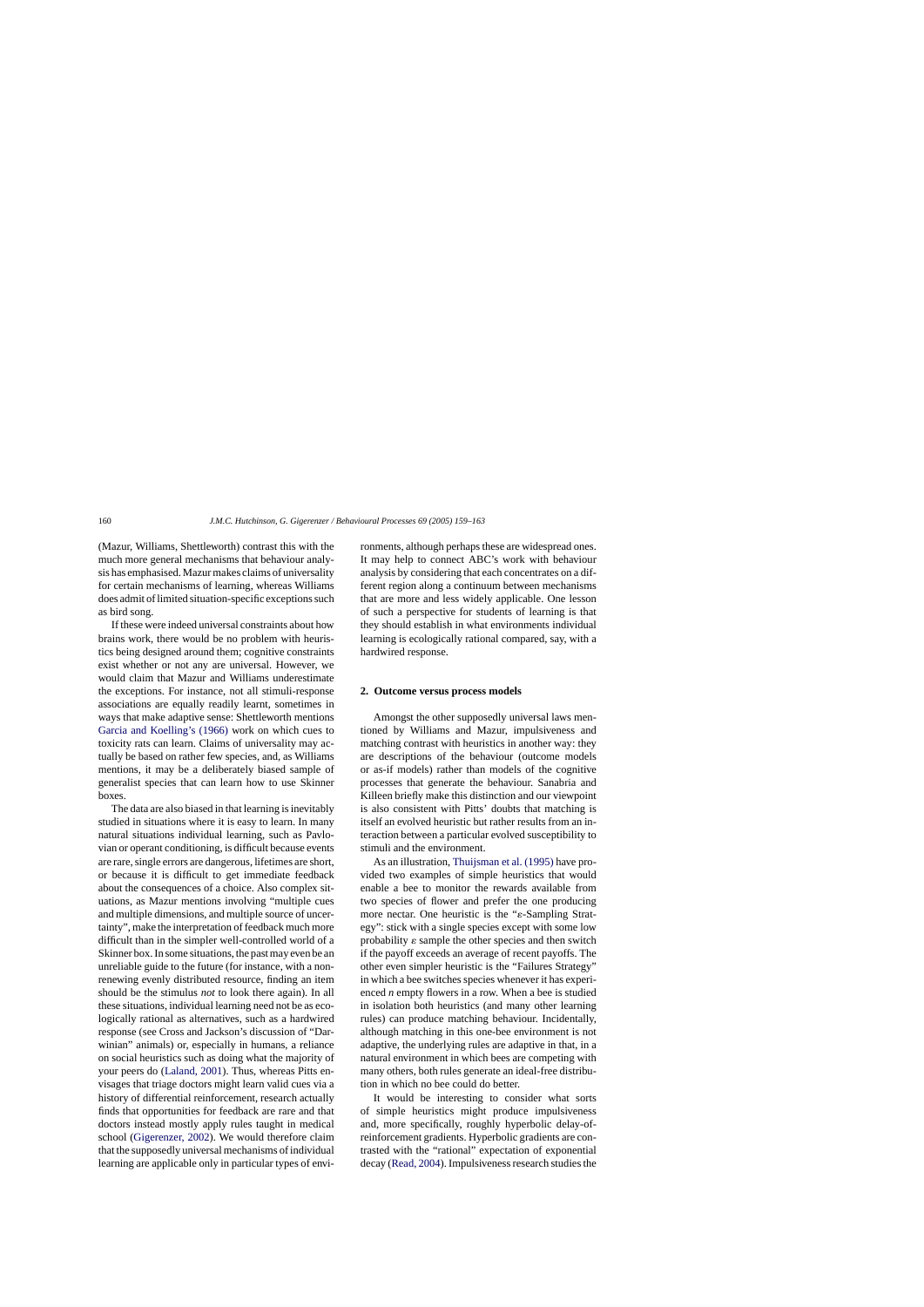balancing of rewards and delays, and we would like to draw a parallel with expected utility (EU) theory which concerns the balancing of rewards and probabilities, typically as revealed by whether subjects would be willing to take specified monetary gambles. The response to the well-documented violations of EU theory has been to design modifications such as Prospect Theory in which utility and probability functions are adjusted into more complex shapes. Prospect Theory is typically considered as an outcome model. An alternative is to design and test process models that would explain, rather than merely describe, the violations of EU. ABC (E. Brandstätter, G. Gigerenzer, R. Hertwig) has tested a heuristic much like Take The Best called the Priority Heuristic. This checks first the minimal gains (losses) and if their difference exceeds a preset aspiration level, search is stopped and the better gamble taken. If not, the probabilities of the minimal gains are checked, and then the maximal gains. Unlike EU and its modifications, the Priority Heuristic is lexicographic and does not require the animal to trade-off probabilities with gains or losses. This heuristic predicted 87% of the most popular choices in 260 monetary gambles from four published datasets; Cumulative Prospect Theory achieved only 77%. Might it be possible to find an equally simple heuristic than can generate the data that have been modelled with hyperbolic delay-of-reinforcement gradients?

## **3. Optimisation, optima and optimality modelling**

Optimisation is also not a process model. In fact two phenomena are often confused under the term "optimise". One concerns the outcome of performing optimally. Like ecological rationality, this sense of optimise can only be defined with respect to both a currency and a specified environment. The other meaning of optimise is the process of finding an optimum. Often the term in this sense is applied to a method that tries to find the optimum but which might not get there (not all disciplines agree with this broadening of the term). Numerical analysis is full of different algorithms (cf. heuristics) for finding optima, including a variety of hill climbing algorithms as alluded to by Kemp. These and other optimisation algorithms may not succeed in finding global optima, often because they get stuck on a local optimum. So observing non-optimal behaviour is no guarantee that the animal is not using optimisation. And observing optimal behaviour is no guarantee that the animal is not using simple heuristics.

Optimality models are concerned with predicting optima; the numerical methods of optimisation are incidental and of course those used by modellers are likely to be different to the way that an animal might arrive at an optimum. The utility of optimality models is a logically distinct issue to that whether animals behave optimally [\(Godfrey-Smith, 2001\).](#page-4-0) Optimality models may be useful tools even if changing environments and cognitive constraints mean that animals are not unboundedly optimal. We sense three instances in the commentaries of a misunderstanding of optimality models.

(1) Optimality modelling is intended to understand the adaptive function of a behaviour in the environment in which the animal has evolved. The concept of ecological rationality emphasises that heuristics adapted to one environment may not be adaptive in another, so we should not generally expect optimality models to fit behaviour in strange laboratory environments in which animals have not evolved (unless we believe learning to be infinitely powerful). Indeed Stolarz-Fantino and Fantino provide a suite of excellent examples demonstrating how heuristics adapted to natural environments need not produce behaviours appropriate to laboratory environments. It is laboratory examples that Williams uses to support his claim of the failure of optimality models. He may well be right to use this evidence to criticise the expectations of other researchers that animals would behave optimally in the laboratory, but it is unnecessary to invoke cognitive limitations as an explanation.

(2) Mazur sees it as a criticism that optimality modelling might not predict features of learning a priori, but only account for them if they are known to the modeller in advance. In fact it is usually in the latter role that optimality modelling has proved useful in behavioural ecology. The aim is to test an adaptive explanation for a known behaviour, not usually to predict a previously unknown behaviour. For instance one of us has used optimality modelling to scrutinise various adaptive explanations of why there is a burst of bird song at dawn, a phenomenon of which humans must always have been aware ([Hutchinson, 2002\).](#page-4-0) Support for the explanation is strengthened if the optimality model makes further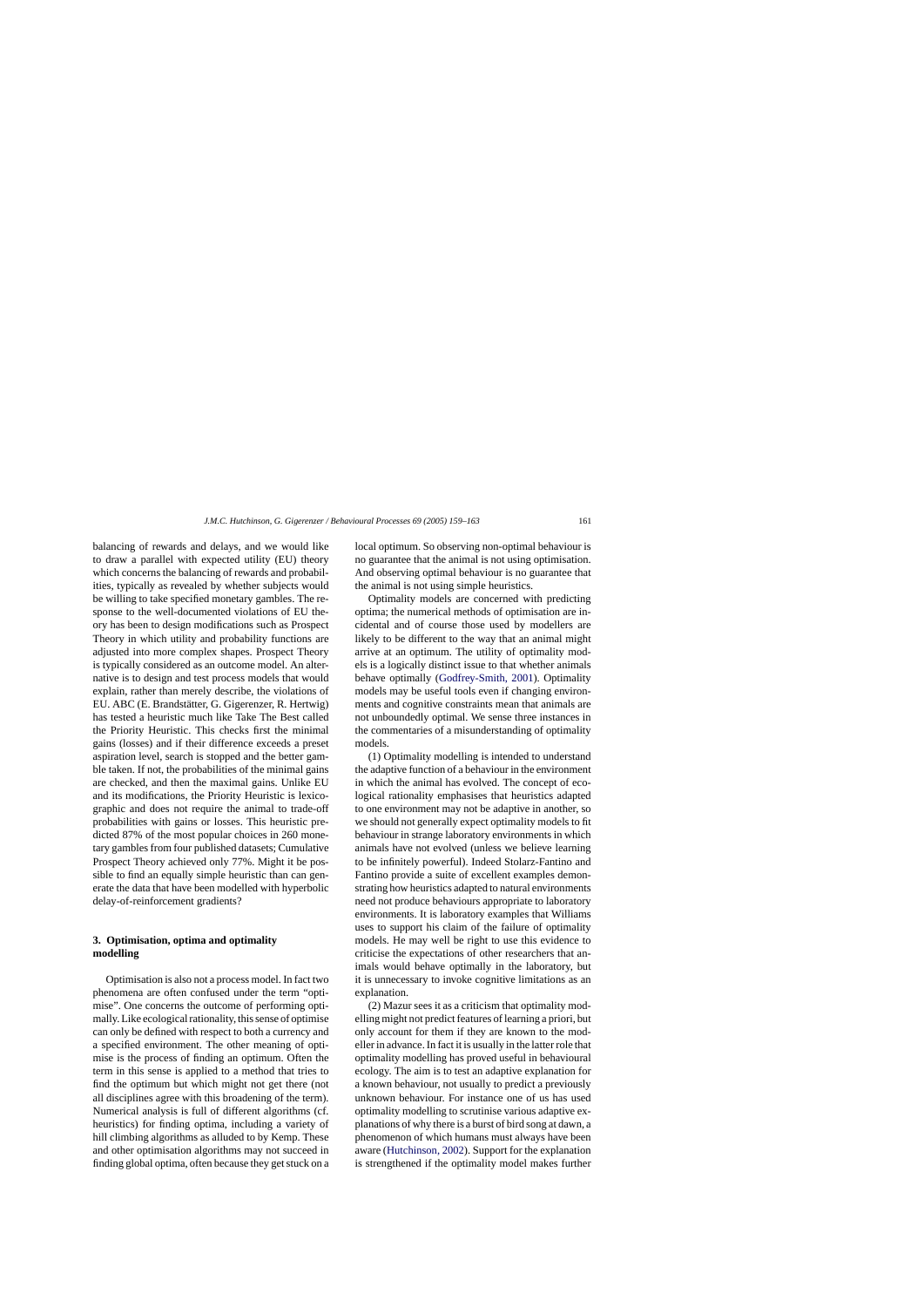independent predictions that fit the facts. An optimality model's most useful predictions are often of the range of circumstances under which one behaviour would be favoured rather than another. It would indeed be interesting to know when the detailed learning phenomena described by Mazur are adaptive and whether there is any correspondence to when they occur.

(3) Hirota and Sakagami are right that it may be difficult for human heuristics to select a performance measure that is biologically appropriate. However, they are mistaken in believing that biologists have not coped with similar problems. For instance, in biomechanics it may be uncertain whether to model a structure as having evolved to maximise stiffness or toughness for a given mass of material, and whether to resist loads in bending, compression or twisting (e.g. [Currey, 2003\).](#page-4-0) Finding a currency or combination of currencies which predicts the observed structure leads to an understanding of its function: this is the essence of optimality modelling. In behavioural ecology also there is often debate about which currencies most closely relate to fitness (e.g. Ydenberg et al., 1994; Hedenström and [Alerstam, 1995\).](#page-4-0) Just as with accuracy and frugality, two currencies may also be antagonistic in behavioural ecology (e.g. feeding rate and avoidance of predation: [Houston et al., 1993\).](#page-4-0) Two numerical techniques used by optimality modellers in such circumstances are Pontryagin's Maximum Principle and Stochastic Dynamic Programming.

#### **4. Heuristic selection, learning and tuning**

We have shown that if heuristics are to perform well, it is important that an appropriate one is used for each task. Selection of one heuristic from several that might be applied grades into processes concerned with learning heuristics and with learning parameters of heuristics (such as which cues to use and/or in which order). These issues were consistently commented on (Pitts, Sanabria and Killeen, Hirota and Sakagami, and Shettleworth). Part of the reason for this concern might be the attention given to "controlling variables" in behavioural analysis. Indeed this approach might profitably be applied to the selection of heuristics (Pitts), although, as with the heuristics themselves, we do not expect there to be a universal method of heuristic selection that can be studied in the laboratory and that will be used in all circumstances outside it.

We very much agree that how heuristics are chosen is an important question that must be answered before a complete understanding is obtained, but we would maintain that partial ignorance of this aspect should not prevent us from addressing other issues such as ecological rationality. It is surely sensible (not a case of being "fooled"—Pitts) to draw common inferences about the adaptive function of heuristics that differ only in whether they have been learnt or hardwired. Similarly, biologists who, for instance, study the adaptive function of countershading [\(Ruxton et al., 2004\)](#page-4-0), are not worried that the developmental background to this trait must vary widely between the many organisms (e.g. insects, fish, mammals, besides even military aircraft) in which it has independently evolved. Likewise, to answer one question of Sanabria and Killeen, it is of interest whether a heuristic is applied consciously or unconsciously, but this need not matter for the issue of ecological rationality on which ABC has so far concentrated.

A range of solutions to the problem of heuristic selection are conceivable. Cross and Jackson provide some nice examples of three alternatives: hardwiring in response to evolutionary experience, individual learning by trial and error, and something closer to calculation. We would add the possibility that humans may learn how to select a heuristic through being instructed by others. Hardwiring need not lack flexibility; the circuit could involve a sensitivity to a particular cue which would trigger different heuristics in different circumstances. Likewise if one has learnt painfully through trial and error that one heuristic is the best in a particular environment, we would expect that in different but similar circumstances certain similarities might trigger us to select the same heuristics from the start.

Hirota and Sakagami are right that simple heuristics can often be honed in performance as much by learning as by natural selection. Sanabria and Killeen wonder to what extent conventional learning processes are sufficient to explain our learning and selection of heuristics. Certainly these might play a role, although surely there are just too many potential cues and heuristics to have a good chance of finding a good combination unless the hunt is constrained. Shettleworth gives examples of why it is not best (and not done) to be equally sensitive to learn all cues. One problem with learning